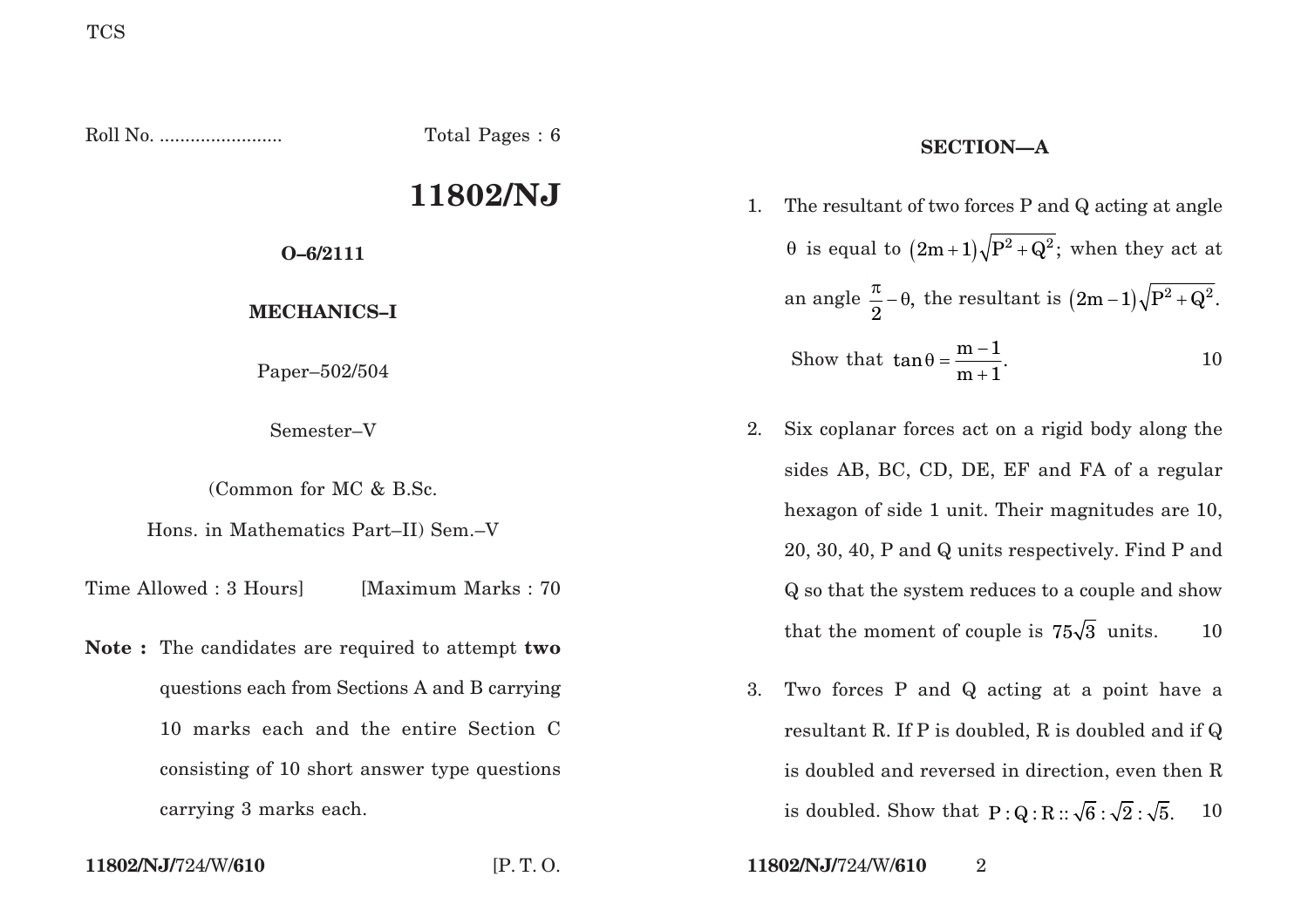- 4. A force F acts at a point (3, 4) of the XY-plane. The force is directed away from the origin and inclined at 60º to the X-axis. The horizontal component of F is 5 kg. wt.
	- (a) Determine the force F.
	- (b) Using Varignon's theorem, calculate the moment of F about the origin.
	- (c) Find the perpendicular distance of the origin from the line of action of F. 10

## **SECTION—B**

5. Two equal beams AB and AC, each of weight W connected by a hinge at A are placed in a vertical plane with their extremities B and C resting on a smooth horizontal plane, they are kept from falling by strings connecting B and C with the mid-points of opposite sides. Show that the tension of either

 $\text{string is } \frac{1}{2} \text{W} \sqrt{1+9 \cot^2}$ 8  $+9\cot^2\alpha$  where  $\alpha$  is the inclination of either beam to the horizontal. Also, show that the action of the hinge on the either beam is  $\frac{3}{2}$ W cot  $\alpha.$ 4  $\alpha$ . 10

6. A light string of length l is fastened to two points A and B at the same level at distance 'a' apart. A ring of weight W can slide on the string and horizontal force P is applied to it such that it is in

equilibrium vertically below B. Show that 
$$
P = \frac{aW}{l}
$$

and tension in the string is 
$$
\frac{W(I^2 + a^2)}{2I^2}
$$
. 10

7. Equal weights P and P are attached to two strings ACP and BCP passing over a smooth peg C. AB is a heavy beam of weight W, whose CG is a c meters from A and d meters from B, show that AB is inclined to the horizontal at an angle :

$$
\tan^{-1}\left[\frac{c-d}{c+d}\tan\left(\sin^{-1}\frac{W}{2P}\right)\right].
$$
 10